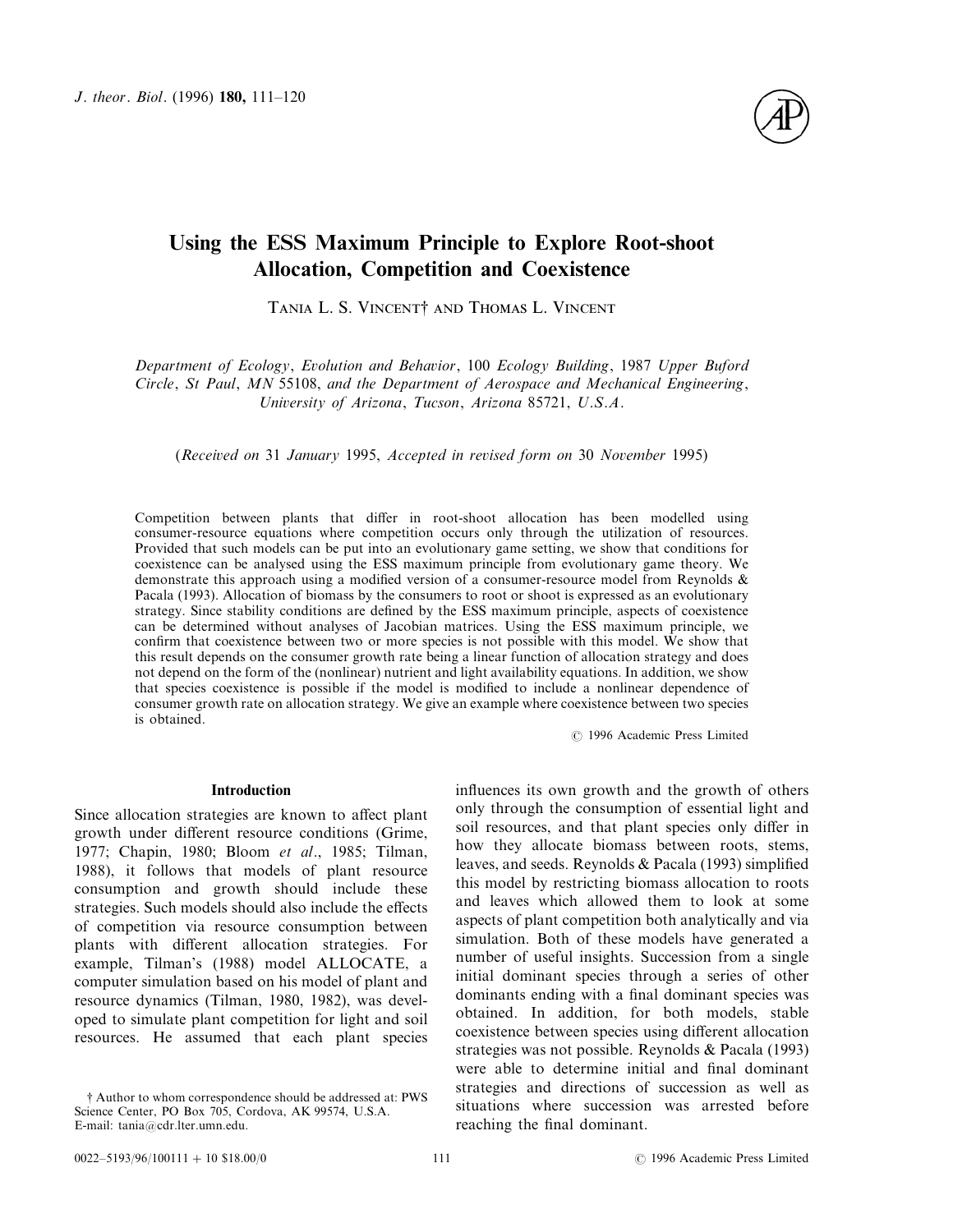Here we use a different approach to examine the model presented by Reynolds & Pacala (1993; hereafter designated  $R & P$ ). We formulate their equations as an evolutionary game, with biomass allocation as evolutionary strategies. Using the ESS maximum principle (Brown & Vincent, 1987; Vincent & Brown, 1988; Vincent *et al*., 1995), we duplicate the analytical results of  $R \& P$  (that only one species can exist at equilibrium) and demonstrate that similar computer simulations can be obtained without lengthy simulation runs that use the dynamics of a large number of species at the same time (e.g. 99 species in  $R \& P$ ). In addition, we show that arrested succession does not occur under an evolutionary scenario and also how stability conditions differ between the approach used with the ESS maximum principle and the approach used by both Tilman (1980) and  $R & P$ . We also show that by incorporating nonlinear consumer growth into the model, coexistence between two or more species becomes possible.

## The ESS Maximum Principle

There are several key concepts and definitions involved in order to use the ESS maximum principle (Brown & Vincent, 1987; Vincent & Brown, 1988, 1989; Vincent *et al*., 1995). Since the terminology may not be familiar, we will elucidate these concepts and definitions by employing a tutorial model. This model is for illustration only, and is not intended to be representative of any particular biological system. The theory in no way depends on it.

Imagine a community composed of four interacting populations whose densities are represented by  $x_1$ ,  $x_2$ ,  $z_1$ , and  $z_2$ . The population dynamics of this community are modelled by multiplying the fitness function for individuals within each population with the density of that population. Within each population, we consider all individuals to be identical. Thus, the fitness function for each individual within a population is the same as the fitness function for the population itself. The fitness function for each population is made up of two components: the population densities  $x_1$ ,  $x_2$ ,  $z_1$ ,  $z_2$ , as well as parameters that determine the impact of population interactions. If these parameters can evolve, then they are called strategies. Since the individuals within a population are identical, they all have the same strategy. Thus, we consider our community to be composed of populations of strategies. Let us assume that a strategy  $u_1$  has population density  $x_1$ , a strategy  $u_2$  has population density  $x_2$ , a strategy  $v_1$  has  $z_1$ , and a strategy  $v_2$  has *z*<sup>2</sup> . These strategies have the potential to evolve to any value allowed under genetic constraints. For example, the *u* and *v* strategies are only allowed to take on values defined by

$$
u_{\min} \leq u_i \leq u_{\max}
$$
  

$$
v_{\min} \leq v_i \leq v_{\max}
$$

where  $i=1, 2$ .

Two or more populations are considered to be evolutionarily identical if the individuals of these populations have available the same set of strategy choices and if the ecological consequences of using a given strategy are the same. Populations  $x_1$  and  $x_2$ both have the same set of strategy choices. However, we have not specified fitness functions for our populations so we cannot determine whether these populations are evolutionarily identical yet. Let the dynamics for each population in our community be given by

$$
\dot{x}_1 = [u_1 - (u_1x_1 + u_2x_2) - (v_1z_1 + v_2z_2)]x_1
$$
  
\n
$$
\dot{x}_2 = [u_2 - (u_1x_1 + u_2x_2) - (v_1z_1 + v_2z_2)]x_2
$$
  
\n
$$
\dot{z}_1 = [v_1(x_1 + x_2) - (z_1 + z_2)]z_1
$$
  
\n
$$
\dot{z}_2 = [v_2(x_1 + x_2) - (z_1 + z_2)]z_2
$$

where the fitness function for each population is given by the term in brackets. Note that the fitness functions for populations  $x_1$  and  $x_2$  have identical form. Since  $u_1$  and  $u_2$  satisfy the same constraints, it follows that populations  $x_1$  and  $x_2$  are evolutionarily identical. Likewise for  $z_1$  and  $z_2$ .

A convenient way to specify the fitness function for every evolutionarily identical group of populations is to use a fitness generating function (G-function). The G-function for a group of evolutionarily identical populations (e.g.  $x_1$ ,  $x_2$ ) is a function which contains not only all of the variables in each population's fitness function but, in addition, has a ''dummy strategy'' variable with the property that the fitness function, for any population, can be obtained by replacing the ''dummy strategy'' variable with the particular population's strategy. The fitness generating functions (G-functions) for each evolutionarily identical group are given by

$$
G_x = u - (u_1x_1 + u_2x_2) - (v_1z_1 + v_2z_2)
$$
  

$$
G_z = v(x_1 + x_2) - (z_1 + z_2)
$$

where  $u$  and  $v$  represent the dummy strategies. It follows that the fitness function for the population  $x_1$ can be obtained by replacing *u* with  $u_1$  in  $G_x$  etc.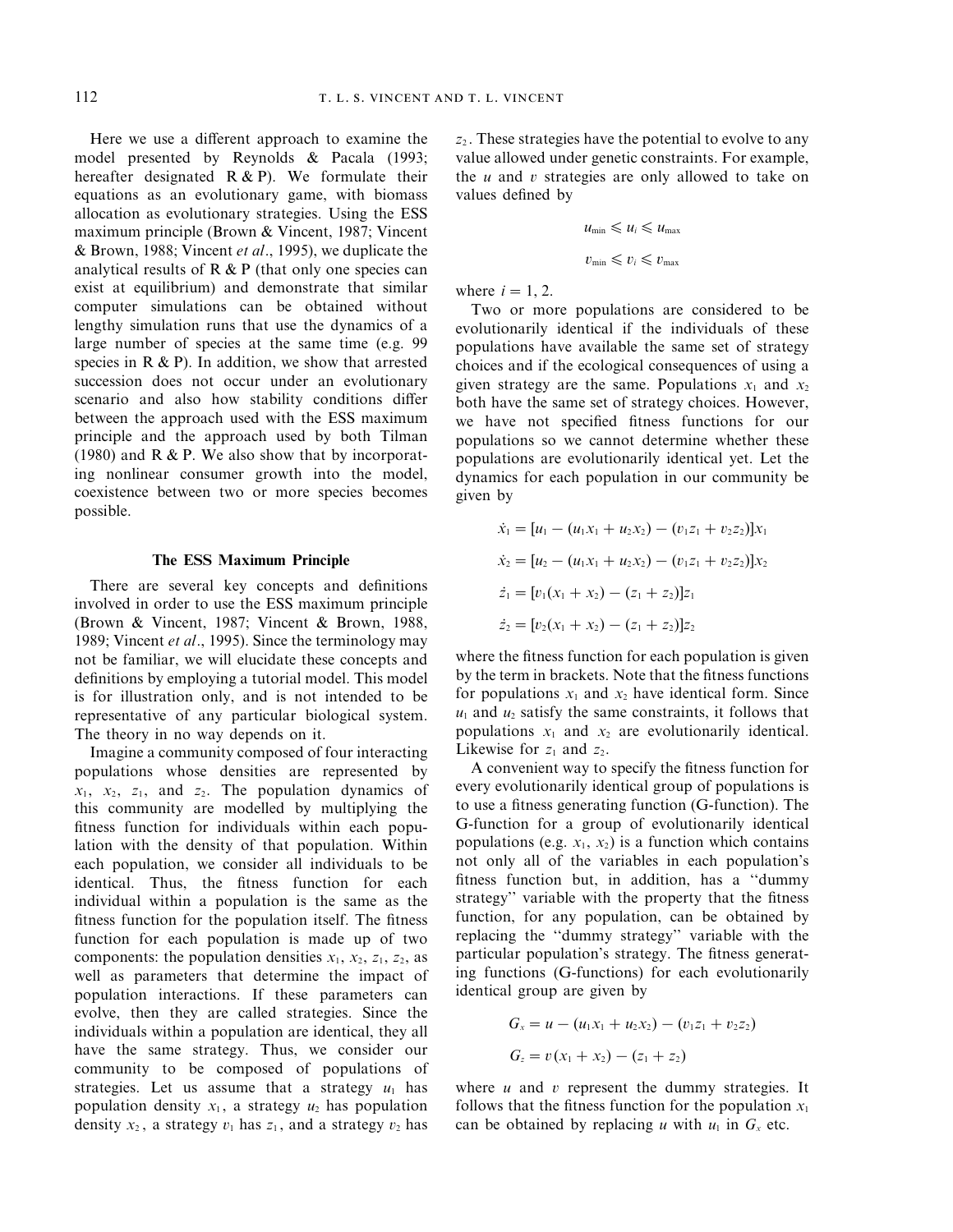A model of a community, such as our tutorial system, may come to an ecological equilibrium  $(\dot{x}_1 = \dot{x}_2 = \dot{z}_1 = \dot{z}_2 = 0)$  under many different strategy sets  $(u_1, u_2, v_1, v_2)$ . For a given set of strategies, the corresponding population densities at equilibrium  $(x_1^* \geq 0, x_2^* \geq 0, z_1^* \geq 0, z_2^* \geq 0)$  will, in general, be different. The sub-set of strategies with population densities greater than zero make up a coalition vector. For example, the strategy vector  $(u_1=2, u_2=1,$  $v_1=2, v_2=1$ ) will produce the ecological equilibrium  $(x_1^* = 1/3, x_2^* = 0, z_1^* = 2/3, z_2^* = 0)$  in the tutorial system so that  $(u_1=2, v_1=2)$  is a coalition vector for that system. Thus, at equilibrium, this system has a set of two coexisting strategies.

Our objective is to find a coalition vector which is evolutionarily stable. That is, one which will result in the same stable equilibrium densities no matter which strategies are used for the other components in the strategy vector. For example, if  $u_{\min} = v_{\min} = 0$  and  $u_{\text{max}}=v_{\text{max}}=2$  for our tutorial system, then ( $u_1=2$ ,  $v_1=2$ ) is evolutionarily stable since any strategy vector ( $u_1 = 2$ ,  $0 \le u_2 \le 2$ ,  $v_1 = 2$ ,  $0 \le v_2 \le 2$ ) always results in the same ecological equilibrium  $(x_1^* = 1/3,$  $x_2^* = 0$ ,  $z_1^* = 2/3$ ,  $z_2^* = 0$ ). A coalition vector with these properties is called an evolutionarily stable strategy (ESS). The concept of an ESS was first stated, in somewhat different terms, by Maynard Smith (1982).

The ESS maximum principle states that if a coalition vector is an ESS, then the G-function for each evolutionarily identical group, evaluated at equilibrium, must take on a zero maximum with respect to the ''dummy strategy'' for each strategy in the coalition vector (Brown & Vincent, 1986, 1992). For the tutorial system, the ESS is obtained from

$$
G_x^* = u - (u_1 x_1^* + u_2 x_2^*) - (v_1 z_1^* + v_2 z_2^*)
$$
  

$$
G_z^* = v(x_1^* + x_2^*) - (z_1^* + z_2^*).
$$

Considering the bounds on *u* and *v*, it follows that  $G_x^*$ takes on a maximum with respect to  $u$  at  $u = 2$  and  $G_z^*$  takes on a maximum with respect to *v* at  $v=2$ . Furthermore  $G_x^* = G_z^* = 0$  when  $(u_1 = 2, v_1 = 2)$  and  $(x_1^* = 1/3, x_2^* = 0, z_1^* = 2/3, z_2^* = 0)$ . Hence,  $(u_1 = 2,$  $v_1=2$ ) satisfies the maximum principle and is, in fact, an ESS.

The ESS maximum principle covers a larger class of problems than implied by the tutorial model given above. In particular, the strategies may be vector valued, there may be any number of populations defined by a given G-function, and there may be any number of G-functions.

# A G-function for R & P's Model

In the model used by  $R \& P$ , the growth rate of a plant population is given by

$$
\frac{dB_p}{dt} \frac{1}{B_p} = MIN \begin{bmatrix} \frac{rNu_p}{N+k_N} - R \\ \frac{rL(1-u_p)}{L+k_L} - R \end{bmatrix}
$$

$$
- d \quad p = 1 ... n \quad (1)
$$

where

- $B_p =$  biomass of population p
- *N*=available soil nutrient
- $L =$ light availability
- $u_p$  = fraction of biomass allocated to root by population p
- $r =$  per capita maximal rate of plant growth
- $k_N = 1/2$  saturation constant for nutrient
- $k_L = 1/2$  saturation constant for light
- $R =$  density independent per capita respiration rate
- $d =$  density independent per capita loss rate.

The notation used in eqn (1) is the same as  $R & P$ except we have used *u* for root biomass fraction instead of *A* in order to be consistent with the notation we are using to identify strategies. R & P define each population *p* to be a species. Each species  $p$  is identified by its allocation fraction  $u_p$  where this parameter may be chosen over the fixed interval  $0 \le u_p \le 1$  and we hold this same convention. In this and R & P's model, *N* and *L* are not constants, but rather, are a function of resource supply and consumption. These dynamics should be kept in mind during the discussion below and will be discussed explicitly later.

Notice that each element of the growth term in eqn (1) is a linear function of strategy. For a given value of *up* (root allocation fraction), *N* (nutrient level), and *L* (light level), the MIN function will choose the ''nutrient-limited growth curve'' (which starts at the origin) for values of  $u_p$  between

$$
0\leqslant u_p\leqslant u_m\qquad \qquad (2)
$$

and it will choose the ''light-limited growth curve'' (which is zero at  $u_p = 1$ ) for values of  $u_p$  between

$$
u_m \leqslant u_p \leqslant 1. \tag{3}
$$

Figure 1 shows an example of these nutrient- and light-limited growth curves. The strategy *um* at the point of intersection of the nutrient- and light-limited growth curves is given by

$$
u_m = \frac{L(N + k_N)}{2LN + Nk_L + Lk_N}.\tag{4}
$$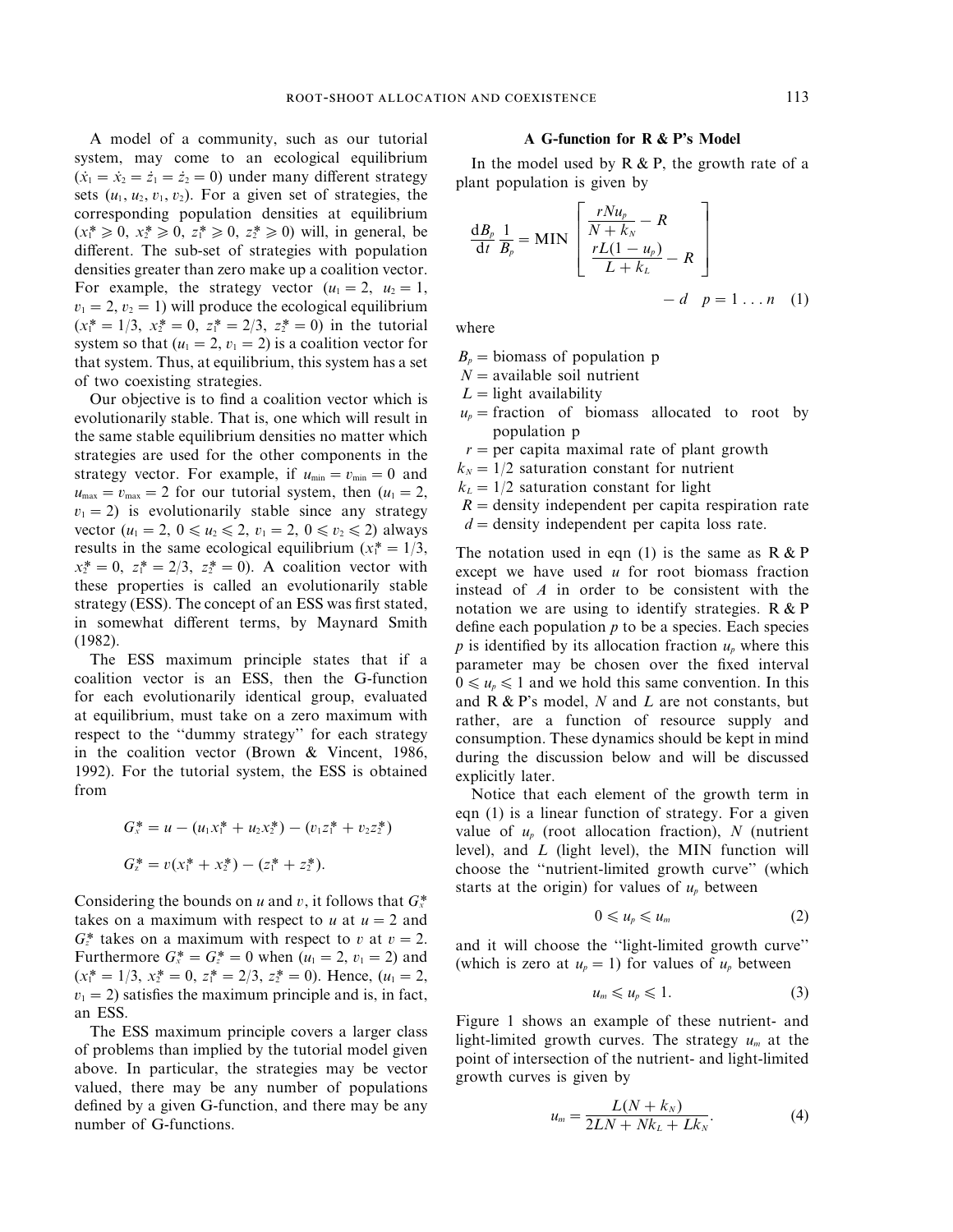Equation (4) is obtained by setting the nutrient-limited and light-limited growth curves equal to one another. The quantity  $u_m$  maximizes the growth rate for any given level of soil nutrient and light since both resources are equally limiting (Tilman, 1980, 1982;  $R & P$ ). Equation (4) was used by  $R & P$  to obtain dominant strategies for initial conditions.

In order to put eqn (1) into a form in which we can use the ESS maximum principle, we must express the dynamics in terms of two separate differential equations. Let us now subdivide the *n* species into two groups: nutrient-limited types, 1, and light-limited types, 2. Nutrient-limited species *i* have biomass given by  $b_{1i}$  and allocation to root fraction given by  $u_{1i}$  with dynamics given by

$$
\frac{d b_{1i}}{dt} \frac{1}{b_{1i}} = \frac{r N u_{1i}}{N + k_N} - R - d \tag{5}
$$

and light-limited species *j* have biomass given by  $b_{2j}$ and allocation to root fraction given by  $u_{2j}$  with dynamics given by

$$
\frac{d b_{2j}}{dt} \frac{1}{b_{2j}} = \frac{rL(1 - u_{2j})}{L + k_L} - R - d.
$$
 (6)

The allocation fractions are required to satisfy the constraints

$$
0\leqslant u_{1i}\leqslant u_m\qquad \qquad (7)
$$

$$
u_m \leqslant u_{2j} \leqslant 1. \tag{8}
$$

Under this model, each group will have a dynamic which conforms to eqn (1). Since  $u_m$  is a function of *N* and *L* (both dynamic variables), it will, in general, change with time. Strictly speaking, in order for the solutions to  $(5)$  and  $(6)$  to match  $(1)$  it would be required that if  $u_m$  changed in such a way to violate the inequalities (7) or (8), species must then change types at such a point. That is, a species must switch from a light-limited type to a nutrient-limited type or vice versa while maintaining the same strategy value. However, we do not have to deal with this difficulty since we use eqn (1) in our simulations (given later). Equations (5) and (6) will be used only to obtain the G-functions for use with the ESS maximum principle as given below.

Note that the effect of one species' strategy on another is not contained in the growth eqns (5) and (6). This effect is, in fact, cross-coupled only through the resource equations which are given in the next section. This results from modelling a community in which species interact only through the consumption of common resources. Since there are no evolutionary parameters associated with *N* and *L*, the nutrient and light equations are not expressed in terms of

G-functions. For the modified model given above, two G-functions need to be defined: one for the nutrient-limited type and one for the light-limited type. Since the fitness function for a given species of either type contains only the strategy of that species, the G-functions for each type are given by replacing  $u_{1i}$  with *u* and  $u_{2i}$  with *v* in the r.h.s. of eqns (5) and (6). The nutrient-limited types, which we refer to as *N*plants have a G-function given by

$$
G_1 = \frac{rNu}{N + k_N} - R - d \tag{9}
$$

and the light-limited types,  $L_{\text{plants}}$ , have a G-function given by

$$
G_2 = \frac{rL(1-v)}{L+k_L} - R - d. \tag{10}
$$

While all *N*<sub>plants</sub> are evolutionarily identical and all *L*plants are evolutionarily identical, the *N*plants are not evolutionarily identical to the *L*<sub>plants</sub>. Although each type uses the same kind of strategy, root allocation fraction, each type is constrained to a different set of strategy choices defined by (7) and (8).

We assume that for fixed constants, there exists a coalition vector  $[u_c v_c] = [u_{11} u_{12} ... u_{21} u_{22} ...]$  such that there exists equilibrium solutions for the consumers, *b*\*, and the resources *N*\* and *L*\*. The ESS maximum principle, for this situation, requires that if  $[u, v_c]$  is an ESS then the equilibrium solution to  $(9)$ ,  $G_1^*$ , must take on a maximum with respect to each component of  $u_c$  and the equilibrium solution to  $(10)$ ,  $G_2^*$ , must take on a maximum with respect to each component of  $v_c$  (Vincent, 1995).

Note that

$$
G_1^* = \frac{rN^*u}{N^* + k_N} - R - d \tag{11}
$$

and

$$
G_2^* = \frac{rL^*(1-v)}{L^* + k_L} - R - d \tag{12}
$$

are independent of the number of species so that they are valid for all possible coalitions; in other words, any number of potentially coexisting species. Since *u* and *v* appear linearly in the *G*\* functions and are bounded by  $0 \le u \le u_m$  and  $u_m \le v \le 1$ , the only coalition vector which will satisfy the maximum principle is given by  $(u_{11} = u_m^*, u_{21} = u_m^*)$  where  $u_m^*$  is given by (4) evaluated at  $L = L^*$  and  $N = N^*$ . Thus the ESS maximum principle is satisfied by a coalition of 2, with an identical strategy  $(u_m^*)$  for each resource-limited type. Since a species is identified by its strategy, we may interpret this result as either coexistence of one species of *N*plants with one species of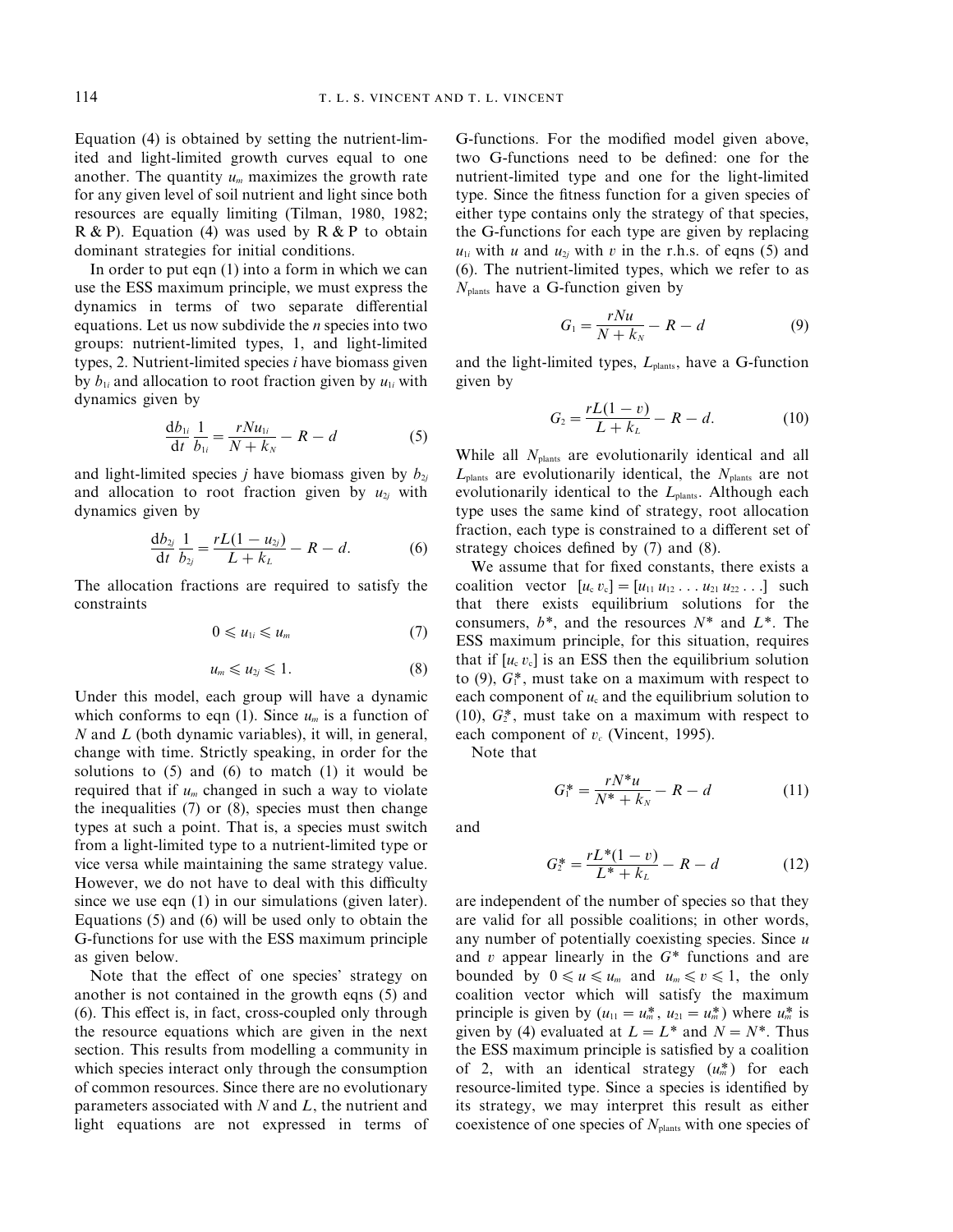*L*plants both using the same strategy (with the same fitness) or as one species, of either type, with the single ESS strategy  $u_m^*$ . The latter is more the biological intent of R & P's model so we will call this an ESS coalition of one.

The ESS strategy is the same as the final dominant strategy obtained by  $R \& P$ . They tested the stability of this final dominant using an analysis of the Jacobian matrix. However, if an ESS exists, then by definition it is stable with respect to both variations in population density and variations in strategy and a separate stability test is not necessary (Vincent *et al*., 1995). Note that the ESS solution obtained here does not require specific equations for nutrient and sunlight, only that equilibrium values are available so that *um* can be calculated.

#### Simulation Results

The strategies used by a given species do not change over an individual's lifetime. However, since strategies are adaptive parameters, they may change for the species over evolutionary time through natural selection. This process will produce a strategy dynamic (a change in strategy over evolutionary time) which drives a species toward the ESS. The ESS maximum principle allows us to predict the ultimate outcome of this evolutionary process (provided the environment is stable long enough for an equilibrium solution to be obtained). If we want to observe the evolutionary process (as opposed to just predicting its outcome) then a strategy dynamic must be added to the system model. Instead of seeding our simulation with a range of species, we use a strategy dynamic based on the G-function by assuming that every strategy *u* has a small variation in strategies around it. This variation allows a natural selection process to take place (Vincent *et al*., 1993; Vincent, 1995). For small symmetric variation in a scalar strategy,  $u_i$ , the following strategy dynamic is obtained.

$$
\dot{u}_i = \sigma^2 \left( \frac{\partial G_i}{\partial u_i} \right) \tag{13}
$$

where  $\sigma$  is the variance in strategy about the mean  $u_i$ . This expression has much in common with the way heritability and genetic and phenotypic variances scale evolutionary rates in quantitative genetic models (Taper & Case, 1985). It is also in agreement with Fisher's fundamental theorem of natural selection (Fisher, 1930) which states, ''[t]he rate of increase in fitness of any organism at any time is equal to its genetic variance in fitness at that time''. The gradient of the G-function represents the change in fitness for a given change in strategy. Hence the greater the genetic variance, the greater the change in fitness and by (13) the more rapidly an organism will evolve toward an ESS.

It is of interest to compare our simulation model, under evolution, to  $R & P$ 's simulation model of succession, which they use to test their analytical results. From  $R \& P$  the nutrient dynamics are given by

$$
\frac{dN}{dt} = a\left(T - N - \sum_{i=1}^{n_i} pb_{1i} + \sum_{j=1}^{n_j} pb_{2j}\right)
$$

$$
- \sum_{i=1}^{n_i} pb_{1i}[G_1(u_{1i}) + d]
$$

$$
- \sum_{j=1}^{n_j} pb_{2j}[G_2(u_{2j}) + d] \qquad (14)
$$

and the light availability is given by

$$
L = \frac{L_0}{1 + \sum_{i=1}^{n_i} \alpha b_{1i} (1 - u_{1i}) + \sum_{j=1}^{n_j} \alpha b_{2j} (1 - u_{2j})}
$$
(15)

where

 $T =$ total soil nutrient in habitat

 $a =$ mineralization rate

- $p =$ plant tissue nutrient concentration
- $L_0$  = solar constant
- $\alpha$  = light decay rate per unit leaf biomass

and where  $n_i + n_j = n$  (total number of species) with the understanding that if  $n_i = 0$  then the summation is zero and likewise for  $n_i$ . Note that  $G_1$  is evaluated at  $u_{1i}$  and  $G_2$  is evaluated at  $u_{2i}$ . In what follows, we use the same constants given in R & P:  $a = 0.3$ ,  $r = 5$ ,  $k_N = k_L = 1$ ,  $p = 0.1$ ,  $R = 0.5$ ,  $\alpha = 0.001$ ,  $L_0 = 2$ .

There are two ways to determine the ESS strategy: by direct calculation using the ESS maximum principle or through simulation using strategy dynamics. Since the ESS maximum principle predicts that the ESS strategy is given by  $u_m^*$ , we can determine  $u_m^*$  by solving four equilibrium equations. They are  $(4)$ ,  $(15)$ , the r.h.s. of  $(5)$  or  $(6)$  set equal to zero with  $u_{1i}$  and  $u_{2i}$  set equal to  $u_m$  and  $b_{1i} = b_{2i} = b$ , the r.h.s. of (14) set equal to zero with  $u_{1i}$  or  $u_{2j}$  set equal to  $u_m$ and  $b_{1i} = b$ ,  $b_{2i} = 0$  or  $b_{1i} = 0$ ,  $b_{2i} = b$ , depending on whether (5) or (6) is used. Simultaneously solving these equations (using MATHEMATICA) with *T* = 5 and *d* = 0.5 we obtained:  $u_m^* = 0.700517$ , along with  $b^* = 17.2515$ ,  $N^* = 0.399587$ ,  $L^* = 2.01039$ .

This result may now be compared with a simulation which uses strategy dynamics. For simulation, we use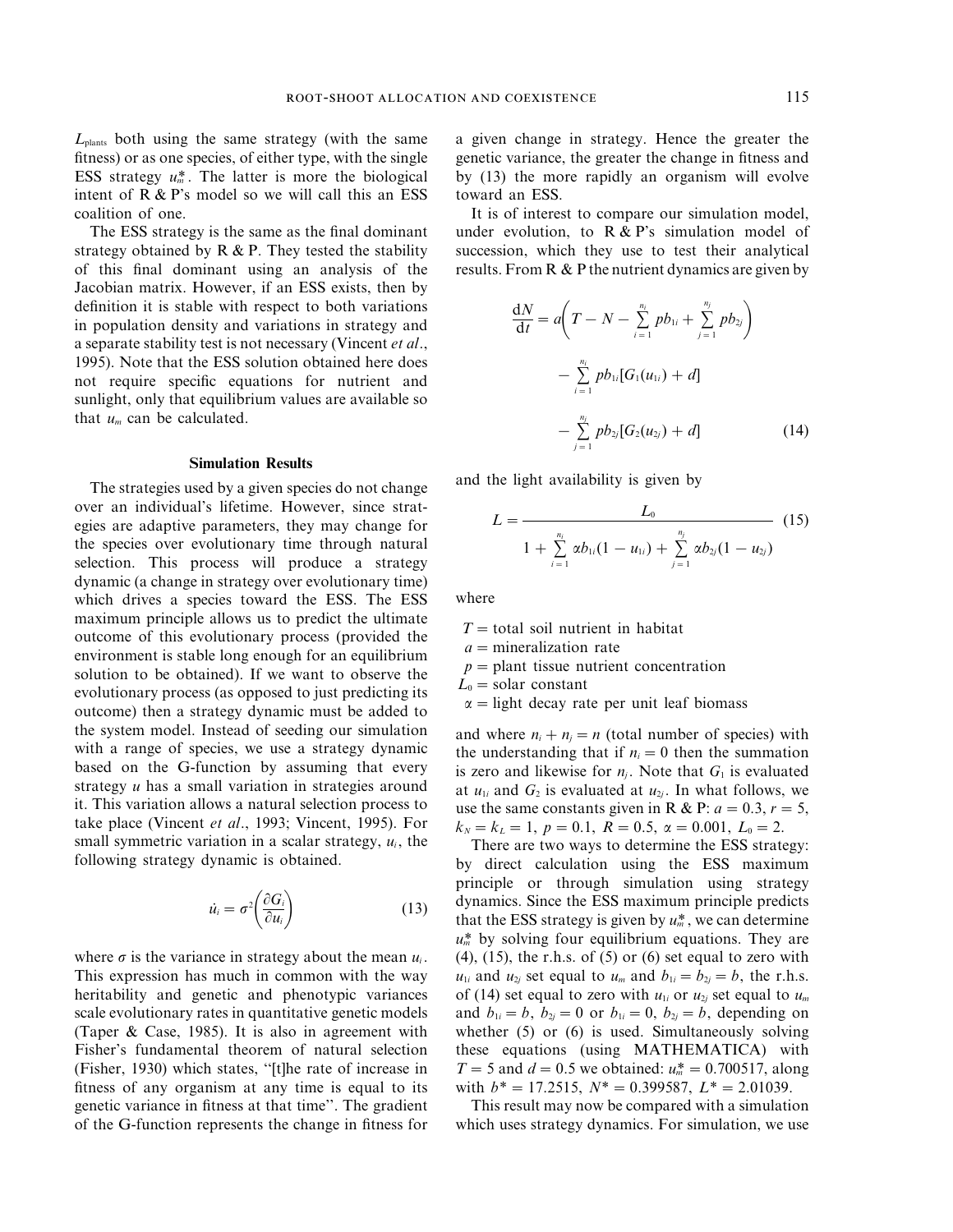the plant growth dynamics given by (1). In terms of the G-functions, this is equivalent to calculating  $G_1$ and  $G_2$  from (9) and (10) for a given value of  $u$  and *v* and then adding the requirement that

IF 
$$
G_1 < G_2
$$
 THEN  $G = G_1$  ELSE  $G = G_2$ . (16)

Since we are seeking an ESS coalition of one, it is sufficient to start with just one species. However, we obtain a more interesting simulation if we start with two species.

Using (13) for our strategy dynamic and choosing  $\sigma^2 = 0.005$ ,  $b_1(0) = b_2(0) = 0.5$ ,  $N(0) = 10$ ,  $u_1(0) = 0.3$ ,  $u_2(0) = 0.6$ , we obtained the results shown in Figs 1–5. Figure 1 shows the G-functions as a function of root allocation fraction at time  $t = 0$ . As the system moved toward equilibrium, the intersection of the G-functions approached zero as illustrated in Fig. 2 (recall that at equilibrium  $G^* = 0$  at the ESS and that the ESS is  $u_m^*$ ). We see from Fig. 3 that species 1 started as an  $N_{\text{plant}}$  (nutrient-limited plant:  $b_1$ ) starting with a strategy below the initial value of  $u_m$ ) and that species 2 started as an *L*<sub>plant</sub> (light-limited plant:  $b_2$  starting with a strategy above the initial value of  $u_m$ ). Both evolved toward  $u_m^*$  but the  $L_{\text{plants}}$ reached  $u_m^*$  first. Figure 4 illustrates the nutrient and light dynamics for this simulation. Nutrient levels dropped rapidly while light levels remained nearly constant. Since nutrients became more limiting than light, it makes sense that the  $L_{\text{plants}}$  reached  $u_m^*$  first. Since both plant types evolved to the same strategy, they may be considered the same species. As illustrated in Fig. 5, both plants were able to obtain



FIG. 1. The solid line depicts the nutrient-limited type of eqn (9) and the dotted line depicts the light-limited type of eqn (10). The graph depicts the G-functions for initial conditions given in the text. The intersection of the two curves is  $u_m$  and is given in eqn (4). Since eqn (1) was used for simulation, to satisfy the MIN function, only the lower portions of each line (shown in bold) were used.



FIG. 2. The solid line depicts eqn (11) and the dotted line depicts eqn (12) for the G-functions as a function of root allocation strategy at equilibrium. During the course of simulated evolution, the intersection of these two lines moved from its initial position in Fig. 1 to the value of  $G^* = 0$  at equilibrium where  $u_m = u_m^*$ .

the ESS strategy with a combined population number  $b_1^* + b_2^* = 17.247$  (compare with previous MATHE-MATICA result  $b = 17.252$ ). Additional final equilibrium values obtained in the simulation were  $u_m^* = 0.699$ ,  $N^* = 0.401$ ,  $L^* = 1.990$ . These numbers are in good agreement with those predicted by direct application of the ESS maximum principle. However, we could have started with just one plant and obtained the same result.

# Arrested Evolution?

In our simulation, evolution drives the system rather than succession (as in R  $&$  P; Tilman, 1988).



FIG. 3.  $u_m$ , the optimal strategy for a given *N* and *L* (R & P), changed over time. This is shown in bold. The evolution, over time, of the initial strategies  $u_1=0.3$  (species 1) and  $u_2=0.6$  (species 2) are shown as dotted and solid lines, respectively. Note that both strategies evolved to the same solution (they became identical species) but that species 2 reached the equilibrium solution first.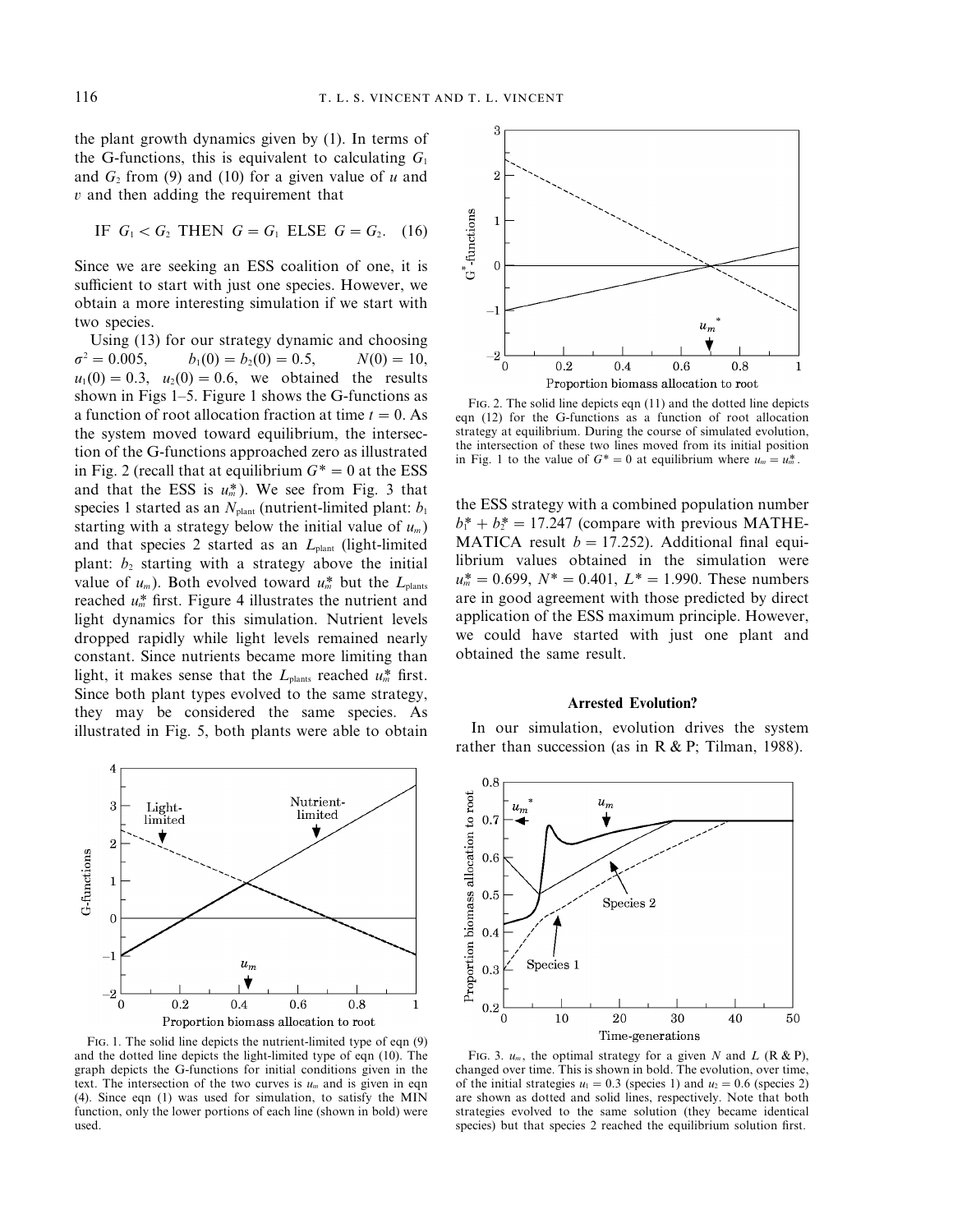

FIG. 4. The change in nutrients (solid line) and the change in light (dotted line) over time are taken from eqns (14) and (15), respectively.

Instead of seeding the system with all possible strategies (as done by  $R \& P$ ), we can start with any two strategies and allow them to evolve to the evolutionarily stable strategy. The ESS, as given by  $u_m^*$ , is the same as the final dominant strategy under equilibrium conditions calculated by R & P. (Note that the final dominant strategy calculated by R & P had a value of 0.67. The difference between this value and our calculated value of 0.70 is, no doubt, due to the value of *d* used, which was unspecified in R & P except for a range of values. In our model,  $d = 0.5$ .) At conditions other than equilibrium,  $u_m$ , as given by (4), defines the optimal strategy for the current resource conditions. Thus, as our system evolves, the initial strategies must ''chase a moving target'' as *um* changes. The analog for succession, as found by



R & P, is that the initial dominant strategy changes the initial resource conditions of the community which, in turn, changes the optimal strategy. The seeded strategy that is closest to the new optimal strategy becomes dominant.

When R & P ran simulations of their model, under certain conditions they found ''arrested successions''. That is, succession from the initial dominant strategy to the final dominant strategy  $u_m^*$  did not occur. Arrested successions occurred when a range of allocation strategies between the initial and final dominant strategy values was eliminated. Instead, succession proceeded from the initial dominant value to a strategy that was closest to the final dominant value. For example, by removing the set of strategies 0.46–0.60 from the pool of strategies ( $R & P$  used seeded strategies ranging from 0.01 to 0.99 at 0.01 unit intervals) and setting the direction of selection, determined by the terms *T* and *d*, such that nutrient specialists were favored over light specialists (see R & P for details), succession proceeded from the initial dominant 0.40 to the strategy 0.45. Although the final dominant value was fed into the simulation, it could not displace 0.45.

Can we get arrested evolution in a similar fashion? To simulate arrested evolution, we eliminated a range of  $u$  (0.45  $u$   $<$  0.61) so that *u* could not evolve to any of the eliminated strategies. Like  $R & R$ , we found that a strategy starting at 0.45 could dominate a strategy starting at  $u_m^* = 0.70$  provided that evolution was not allowed to occur ( $\sigma = 0$ ). In general, neither strategy will coincide with *um* during the simulation. While this system reached local stability, it was not evolutionarily stable since the intersection of the G-functions never reached zero. When evolution was allowed to occur ( $\sigma \neq 0$ ), the species using the initial strategy 0.45 grew rapidly to a large biomass initially, but as time passed, the species using the initial strategy 0.70 evolved to *um* and tracked *um* until the equilibrium value of 0.70 was again obtained. This strategy became dominant since at equilibrium  $u_m^*$  is an ESS strategy. Thus, as long as species can evolve, there will be no "arrested evolution". This result assumes that the system will be provided with strategies above 0.65. In summary, "arrested evolution" analogous to "arrested succession'' can occur in our simulations (even when the ESS strategy is present) only if there is no evolution.

# **Coexistence**

FIG. 5. Populations of species 1 (dotted) and species 2 (solid) are shown vs. time. Since both species 1 and species 2 evolved to the same strategy, their populations can be summed to give the equilibrium population of the ESS strategy,  $u_m^*$ .

When a G-function is linear with respect to the strategy *u*, then a single ESS strategy (coalition of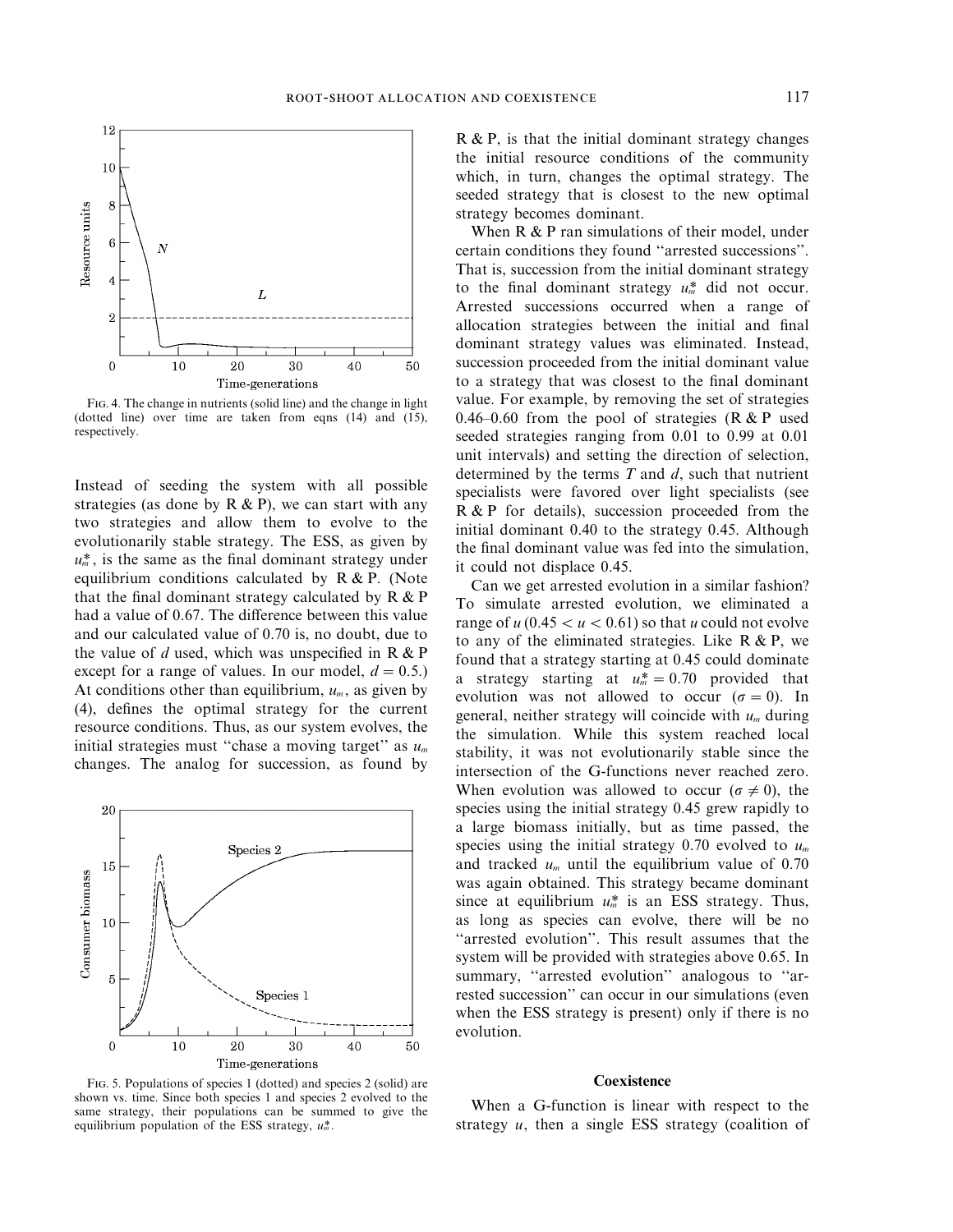

FIG. 6. The solid line depicts eqn (17) and the dotted line depicts eqn (18) for the G-functions as a function of root allocation strategy at equilibrium. The choice of function used in the simulation was determined by the MIN value of both eqns. Analogous to eqn (1) in Fig. 1, only the portions of each line that are shown in bold were used in the simulation.

one) must occur at the upper boundary set by the constraints on *u* provided that the slope of the G-function is non-zero. This follows geometrically from the fact that a non-zero linear function can have no maxima or minima except at the function's boundaries. [If a linear function is flat (i.e. equal to zero), then every point along that line has the same minima.] The model presented here contains two linear G-functions. We see from Figs 1 and 2 that the nutrient-limited growth curve takes on a maximum when  $u=1$ . That is, if nutrients are limiting, then maximal growth rate can be obtained for the biologically unrealistic case of total allocation of photosynthate to roots. Likewise, the light-limited growth curve takes on a maximum when there is total allocation to leaves. However, with constraints (7) and (8), the ESS strategy must occur at  $u_m^*$ , the upper boundary of both curves set by the constraints (7) and (8) at equilibrium.

For coexistence to occur between two or more species, the G-function must take on a maximum at two or more strategies (Vincent *et al*., 1993). One way to obtain this solution is for the G-function to be linear but with zero slope. In this case, any number of strategies may coexist since any particular strategy may be invaded, but not displaced, by another (Vincent *et al*., 1993). The G-function for this model can only take on a zero slope for unrealistic conditions where  $r$ ,  $N$  or  $L = 0$  and the trivial condition where only two strategies, all root and all shoot, exist. Thus, in order to obtain coexistence between two or more strategies, a nonlinear dependance of the G-function on *u* must be

introduced. Figure 6 is an example of a G-function with an ESS coalition of two.

The following nonlinear G\*-functions were used to generate Fig. 6:

$$
G_1^* = \frac{rN^*(u - u^2 + 0.2)}{N^* + k_N} - R - d \tag{17}
$$

$$
G_2^* = \frac{rL^*(-1+v+(1-v)^2+0.5)}{L^*+k_L} - R - d \quad (18)
$$

where *u* is the dummy variable for  $u_{1i}$  and *v* is the dummy variable for  $u_{2j}$ . The form of these G\*-functions is analogous to (1). Although these functions were generated to fit the type of curves found in Fig. 6, eqn (17) might be interpreted biologically to mean that growth rate is greatest at intermediate allocation to roots while eqn (18) might be interpreted biologically to mean that growth rate is greatest at either very high or very low allocation to shoots. Figures 7–8 show a simulation of evolution to an ESS coalition of two allocation strategies and the growth of these populations over time, respectively.

The G-function approach allows us to rapidly determine and generate necessary conditions for coexistence between two or more species. This approach is different from that employed by Tilman (1980) who derived necessary conditions for coexistence based on a Jacobian matrix analysis of his combined set of consumer-resource equations. We note that this type of analysis depends on the forms of both the consumer and resource equations and



FIG. 7. Since the G-functions given in eqns (17) and (18) intersected at two points with respect to allocation strategies, this gives two  $u_m$ . Both of these intersection points changed with time until the equilibrium solutions were reached (solid and dotted bold lines). Initial strategies  $u_1 = 0.7$  and  $u_2 = 0.32$  for species 1 and 2, respectively, evolved to two different strategies and are shown as solid and dotted lines, respectively.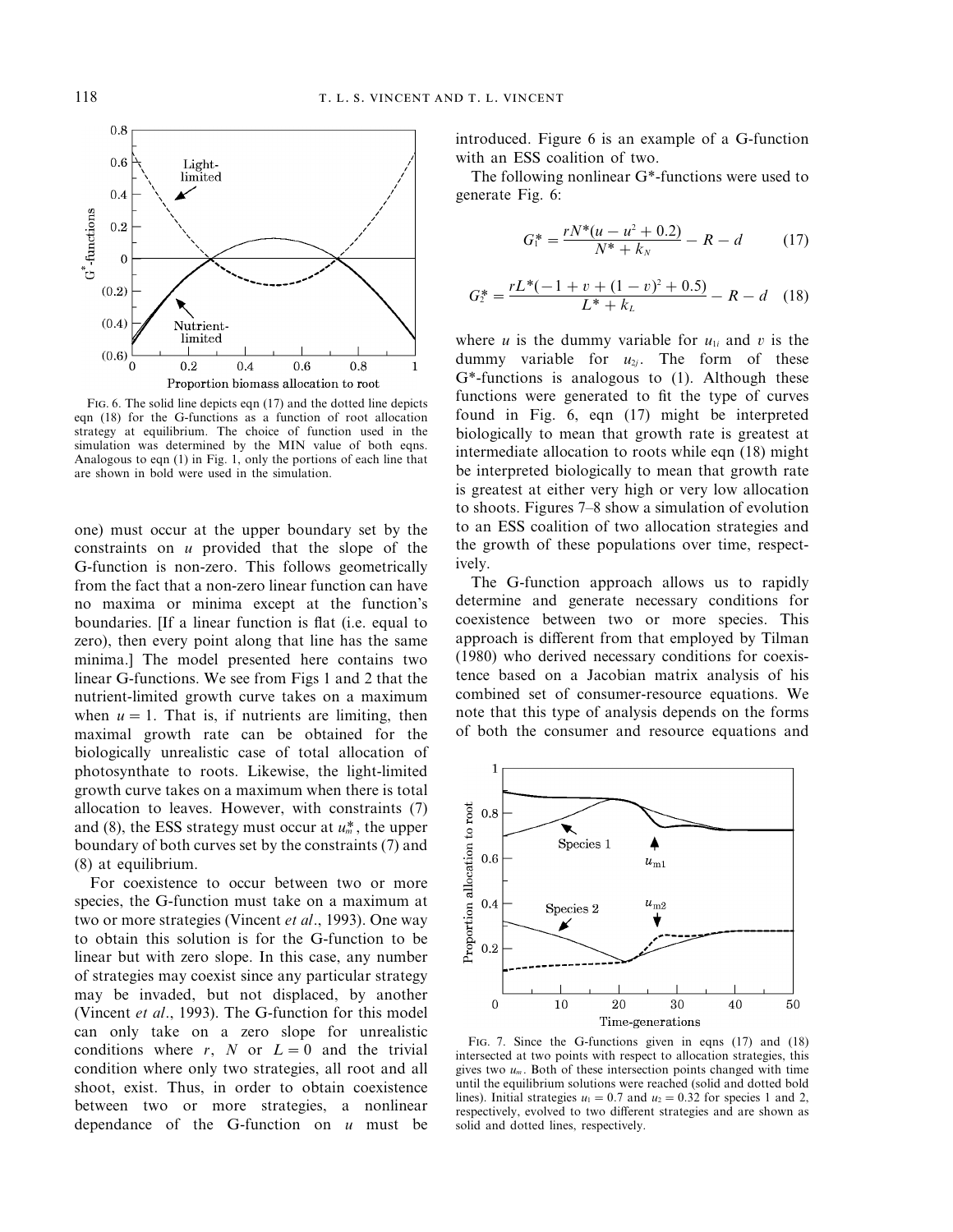

FIG. 8. Populations of species 1 (solid) and species 2 (dotted) are shown over time.

thus general conclusions about necessary conditions for coexistence may not apply when the forms of resource or consumer equations are changed.

## Implications for Coexistence

From our ESS approach, we confirmed what Tilman (1988) showed via simulation and R & P proved via Jacobian matrix—that for this type of consumer-resource root-shoot allocation model, only one species can exist at equilibrium. Although the solution is the same, the methods for obtaining conditions for coexistence (and the reason why only one species can exist) differed. R & P used the conditions for coexistence derived by Tilman (1980) and discussed in Tilman (1982): that a two-species equilibrium point is stable if each species consumes relatively more of the resource that most limits its own growth. Tilman (1980) derived these conditions using general equations for both the dynamics of the consumers and the resources. Although the light resource equation used by  $R & P$  was not of the same form as given in Tilman's (1980) derivation (R & P's equation equilibrated instantaneously), their conclusion that the two-species equilibrium point is unstable because leafier species consume more light (the resource that less limits them) than rootier species appears valid. As  $R \& P$  state, this is because light is consumed in direct proportion to biomass while nutrients are consumed in proportion to net carbon gain. However, the conditions for coexistence derived using the ESS approach do not depend on the form of the nutrient dynamic equations (and hence the consumption vectors). Instead, the ESS approach shows us that the number of coexisting species depends on the number of maxima in the *G*\*

equation. That is, conditions for coexistence depend on the consumer growth equation, not consumption in the resource equations. It is easy to tell from the graph of *G*\* vs. root allocation strategy, *u*, that only one maxima exists for the growth equation described by  $R \& P$ . It is also easy to show that coexistence of two or more species is possible only if the G-functions are made nonlinear with respect to *u*. Although it is not examined in this paper, it may be enlightening to determine whether the stability rules based on consumption of resources that Tilman (1980) derived are directly connected to ESS maxima via a mathematical relationship.

How realistic are nonlinear G-functions? Nonlinear relationships, as given by (17) and (18), between biomass allocation and growth could occur if the efficiency in converting or capturing a resource changed with biomass allocation or if loss rates (e.g. respiration, disturbance, herbivory, etc.) changed with biomass allocation. For example, the humpshaped curve shown in Fig. 6 could model a peak in efficiency at intermediate biomass allocation to roots while the u-shaped curve shown in Fig. 6 might model a high loss rate at intermediate biomass allocation to shoots. The former scenario might be a case where the efficiency of nutrient uptake scales with root mass at lower root allocation but at higher root allocation, most of the root biomass becomes more efficient at nutrient storage instead of uptake. The latter scenario might be a case where loss to herbivory is low at low leaf biomass because herbivores switch to more common species and loss is low at high leaf biomass because herbivores are food saturated but loss is high otherwise.

Note that higher order nonlinear relationships could increase the number of intersecting peaks between the two G-functions, thus allowing more than two species to coexist at equilibrium—even on just two limiting resources. Thus, while the root-shoot allocation model of R & P results in a monoculture at equilibrium, by allowing nonlinear complexities (caused by interactions between biomass allocation and other parameters), coexistence between species with different allocation strategies becomes possible.

We would like to thank all of the people that reviewed this paper. Their comments were appreciated very much.

#### REFERENCES

- BLOOM, A. J., CHAPIN, F. S. III & MOONEY, H. A. (1985). Resource limitation in plants—an economic analogy. *Ann*. *Rev*. *Ecol*. *Syst*. 16, 363–392.
- BROWN, J. S. & VINCENT, T. L. (1986). Predator-prey coevolution as